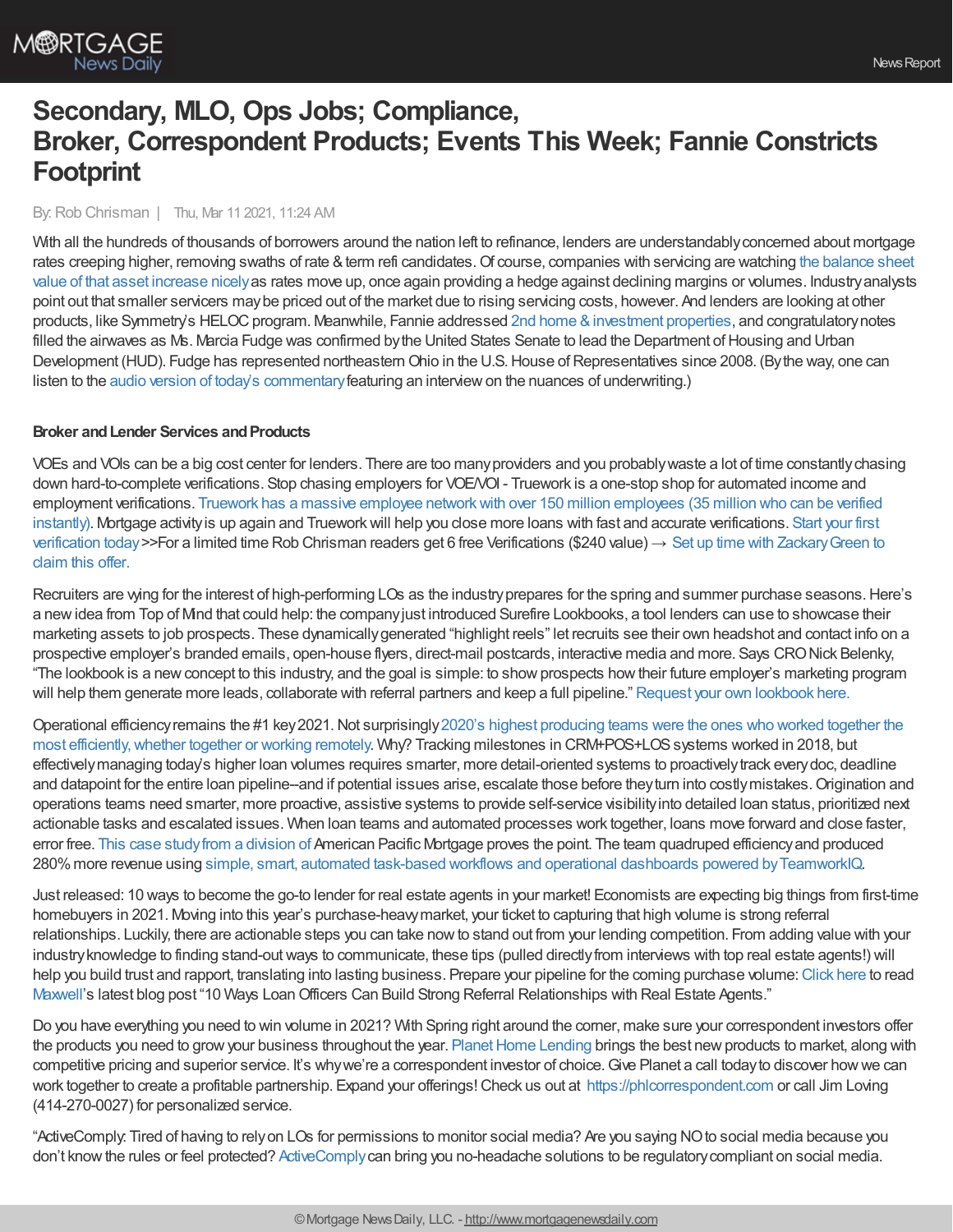[ActiveComplyhelps](https://www.activecomply.com/features/discovery?utm_campaign=TMConnect%203.16.21%20&utm_source=email&utm_medium=rob%20chrisman%203.11.21&utm_content=TMConnect%203.16.21) lenders meet responsibilities through our compliance system technology: automaticallyfind all companyand LO accounts related to your brand, examine profiles for NMLS IDs & Equal Housing [information](https://www.activecomply.com/features/equal-housing-logo-detection?utm_campaign=TMConnect%203.16.21%20&utm_source=email&utm_medium=rob%20chrisman%203.11.21&utm_content=TMConnect%203.16.21), and ensure [posts](https://www.activecomply.com/features/alerts?utm_campaign=TMConnect%203.16.21%20&utm_source=email&utm_medium=rob%20chrisman%203.11.21&utm_content=TMConnect%203.16.21) are compliant (image scanning included). Join The Mortgage Collaborative & ActiveComply on March 16th for an informational TMConnect session on social media compliance. In this series,we will discuss the social media lending landscape, outline lender requirements, and reviewsome social media Do's & Don'ts. Bonus: we will hear about some industry horror stories and how you can learn from them vicariously. [Sign-up](https://mtgcoop.zoom.us/webinar/register/WN_zzJ2LhT3RmWxI8fjKcgwew?utm_campaign=TMConnect%203.16.21%20&utm_source=email&utm_medium=rob%20chrisman%203.11.21&utm_content=TMConnect%203.16.21) and download our free Social Media [Compliance](https://www.activecomply.com/cheat-sheet-download-for-loan-officers?utm_campaign=TMConnect%203.16.21%20&utm_source=email&utm_medium=rob%20chrisman%203.11.21&utm_content=TMConnect%203.16.21) Cheat Sheet!"

Amessage from Austin Niemiec, EVP of Rocket Pro TPO, clearly outlined the lender's position on recent developments in the industry. It reads: "If you are still deciding whether you will continue working with Rocket Pro TPOor will be bullied into limiting your choices and harming your business, I invite you to think about this in a different way. If you feel you have no choice but to sign UWM's addendum, you will be signing awayyour freedom and, as a result, your abilityto best serve your clients. Above all else, being a broker embodies the very concept of freedom. Freedom to be a business owner. Freedom to choose lenders. Freedom to choose programs and pricing. Freedom to do what you think is best for your clients.Giving up that freedom means giving up one of the core tenets of being a mortgage broker." To read his full comments, click [here](https://www.rocketprotpo.com/broker-letter/).

#### **Events to Close out This Week and Open Next**

Today James Brody, Chair of Johnston Thomas's Mortgage Banking Practice Group, as well as The Mortgage Collaborative, are co-hosting a complimentary webinar at 10:30 AMPST, titled "Regulatory Round-up: Invaluable Tips for Maintaining Compliance in 2021 and Beyond". Questions? Please contact Mr. Brodydirectly.

Qualia's Future of Real Estate Summit is today. It is a free, virtual event offering insights on how technology is being used to deepen local ties and expand regional footprints. [Save](https://learn.qualia.com/fores2021) your spot here.

Tomorrow is the Mortgage Collaborative's Rundown with Rich and Rob. Rich Swerbinsky, the COO of The Mortgage Collaborative, and I will be discussing current events in the mortgage market for 30 minutes starting at noon PT: "The [Rundown](https://mtgcoop.zoom.us/webinar/register/WN_hOUDEqURT9m3mhKCJWRM-A) with Rob and Rich."

It's been quite a year for Mortgage Servicing Rights. Do you know how forbearance and investors affected the market, or what the trends suggest for the future? Join STRATMOR Principal and MSR expert Seth Sprague, CMB and CWDL Mortgage Banking Partner Dustin Pfluger for a free webinar on Thursday, March 18 as theydiscuss what happened with MSRs in 2020 and what lenders need to be thinking about for MSRs now and in the future. [Register](https://zoom.us/webinar/register/7516100359179/WN_akp9XI5DQX-bIJHoFRUWVw) for the webinar today and submit your questions in advance for Seth and Dustin.

#### **Capital Markets**

Today lenders are watching rates improve, but yesterday were mostly focused on Fannie Mae restricting selling options. MBS and Treasuries continue to switch from "bull-steepening" to "bear-flattening," whipsawing around this week after yesterday's Treasurysale of \$38 billion 10-year notes saw much better demand than what the market feared after an abysmal sale of 7-year notes two weeks ago. Separately, the Consumer Price Indexreport contained no surprises, but inflation was cooler than expected and remains largely unchanged, rising 1.7 percent year-over-year, 1.3 percent excluding food and energy. The Fed prefers to focus on the PCE index, regardless,we are yet to see the recent inflation scare reflected in the numbers. Finally,U.S. President Biden's \$1.9 trillion Covid relief bill passed the House, clearing its final hurdle.

Fannie Mae announced that because it is subject to the new PSPA limits of 7 percent on the acquisition of second home and investment mortgages, Fannie will begin to [monitor](https://singlefamily.fanniemae.com/media/25286/display) volume in relation to this limit for individual sellers, effective April 1st across Cash Windowand MBS. Specific penalties and enforcement measures on these limits are currentlyundefined, but **it is assumedtherewill be significant price deteriorationonapplicable loans deliveredbeyondthese limits,** if theyremain eligible for purchase at all. This newlimitation will likely open a path to a greater number of Non-QMand private label opportunities. At this time, Freddie Mac does not have any new announcements to share.

Today's economic calendar is underway with the latest ECB monetary policy decision & discussion of buying more bonds, as well as domesticallywith initial claims for the week ending Mar 6 (712k, -33k) and continued claims for the week ending February27 (4.14 million). Later this morning brings JOLTSjob openings for January, Freddie Mac's PrimaryMortgage Market Surveyfor the week ending March 11 and results from a \$24 billion 30-year Treasury bond reopening. Today's MBS purchase schedule sees the Desk conducting the last two **operations on the current schedule, which total up to \$5 billion. We begin the day with Agency MBS prices up/better by a few 32nds and** the 10-year yielding 1.51 after closing yesterdayat 1.52 percent.